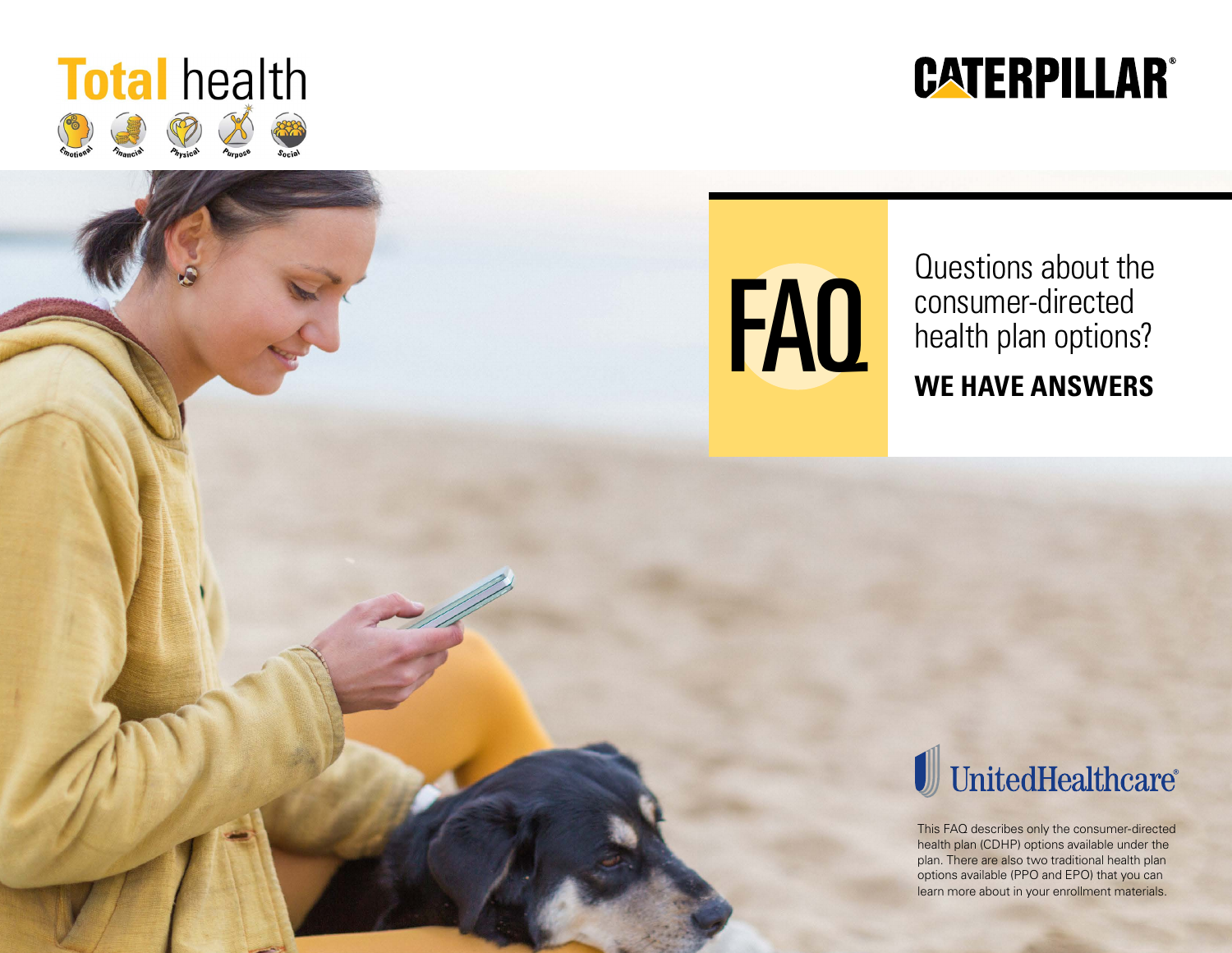# FAQ

*The information in this document is intended for employees. Some of the information does not apply to retirees.*

### **Why does Caterpillar offer CDHP options?**

For many years, our industry peers have offered CDHP options because these plans offer more control over health care spending and saving. By offering these plans, Caterpillar provides you with choices, so you can find the health plan that's right for you.



3

#### **What are the CDHPs?**

The CDHP options — called UnitedHealthcare Consumer Choice and UnitedHealthcare Consumer Max — are medical plans with lower premiums and a higher annual deductible than a traditional health plan option. Both of the CDHP options are highdeductible health plans and are therefore eligible to be paired with a health savings account (HSA). The CDHP and the HSA help you plan, save and pay for health care. Contact HealthEquity® to see if you are eligible for an HSA, or see IRS Publication 969: **[irs.gov/pub/irs-pdf/p969.pdf](http://irs.gov/pub/irs-pdf/p969.pdf).**



#### **Do the CDHP options offer the same types of services as the traditional PPO option?**

#### **Yes. For medical benefits, these health plan options offer:**

- The same quality network of doctors and hospitals that is available under the UnitedHealthcare Choice Plus PPO option.
- The same covered services.
- Flexibility to see any health care provider you want, with lower costs when you stay in the network for care.
- 100% coverage (no cost to you) for network **preventive care**, covered under your medical benefits. Please refer to your summary plan description (SPD) for additional information.
- Co-insurance that shares the cost for services between you and the plan after you meet the deductible.
- A maximum out-of-pocket to protect you from the expense of catastrophic illness or injury.
- See FAQs 21-23 for details specific to your prescription drug benefit.



#### **What is an HSA?**

An HSA is a tax-advantaged account you can use to pay for qualified medical expenses (including prescriptions) and your deductible. You can also use it to pay for qualified dental and vision care expenses. An HSA allows you to save on taxes three ways:



The money you contribute from your paycheck is pre-tax and any after-tax deposit you make is tax deductible.\*



Your savings grow tax-free.



Any money you take out to pay for qualified medical expenses is income tax-free.

Caterpillar, you or a family member can put money into your account up to an annual limit that is set by the IRS.



#### **Will Caterpillar contribute to my HSA?**

**Yes. Caterpillar will contribute the following amounts:**

|                                       | <b>UnitedHealthcare</b><br><b>Consumer Choice</b> | <b>UnitedHealthcare</b><br><b>Consumer Max</b> |
|---------------------------------------|---------------------------------------------------|------------------------------------------------|
| <b>Employee-Only Coverage</b>         | \$300                                             | \$550                                          |
| <b>Employee + Spouse Coverage</b>     | \$600                                             | \$1.100                                        |
| <b>Employee + Child(ren) Coverage</b> | \$600                                             | \$1,100                                        |
| <b>Family Coverage</b>                | \$600                                             | \$1,100                                        |

*Note that you must be eligible for and open an HSA through Caterpillar's designated HSA provider partner to receive company contributions to your HSA.*

\*State tax treatment of HSAs varies.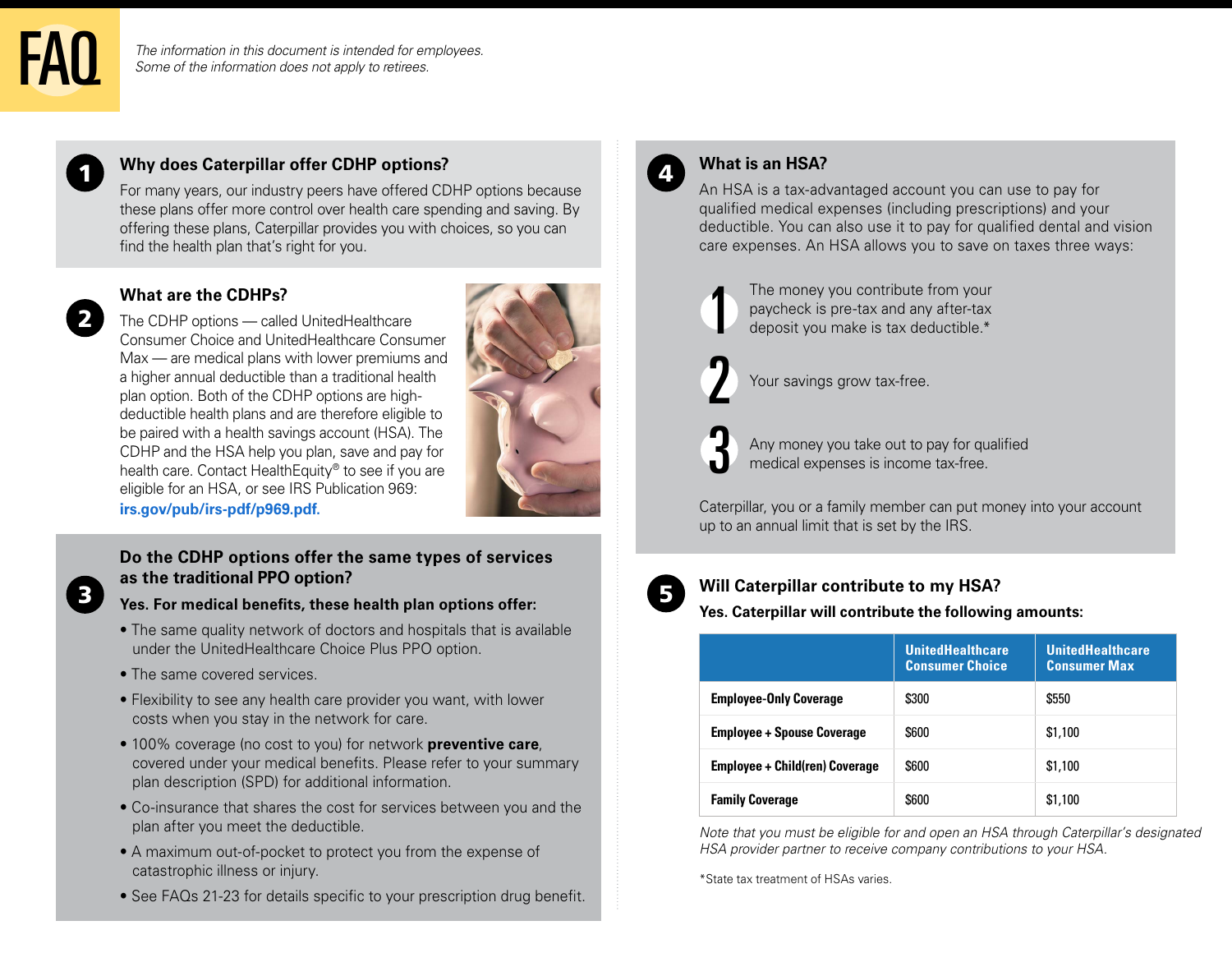# FAU

# 6

7

#### **When will Caterpillar's contribution to my HSA be made available to me?**

Caterpillar's contribution will be available to you in early January, as soon as administratively possible. For all new enrollments during the plan year, Caterpillar's contribution will be available to you the first week of the month following the month in which you complete enrollment.

#### **How do the CDHPs work?**

- **1. Your deductible** You pay out of pocket until you reach the deductible. You can choose to pay for care from your HSA or you can choose to pay another way (i.e., cash, credit card) and let your HSA grow.
- **2. Your medical co-insurance** Once your deductible is met, you will be responsible for paying co-insurance. The plan will pay 80% of each eligible expense and you will pay 20% for network services. For out-of-network services, the plan will pay 50% and you will pay 50%.
- **3. Your prescription cost share** Once your deductible is met, you will be responsible for paying either a co-pay or co-insurance for covered medications filled at a network pharmacy. Higher co-pay/ co-insurance amounts apply when using an out-of-network pharmacy.
- **4. Your maximum out-of-pocket** This maximum protects you from major expenses. It is the most you will have to pay in the plan year for covered services. The plan will then pay 100% of all remaining covered network expenses for the rest of the plan year.



**You can pay out of pocket with your HSA dollars (as long as you have dollars available), or you can choose to pay another way (i.e., credit card) and let your HSA grow.**

**Certain preventive care services and Health Care Reform medications are covered at 100% when you use a network provider. Also, some CDHP preventive medications do not charge a deductible before your co-pay or co-insurance applies. See FAQs 21-23 for additional details.**



#### **How much will I pay for my deductible?**

The amount of your deductible will depend on which CDHP option you choose and whether you have individual or family coverage. You can find the amount you will pay below.

## UNITEDHEALTHCARE CONSUMER CHOICE

**Individual Deductible \$1,500**

**Family Deductible \$3,000**

### UNITEDHEALTHCARE CONSUMER MAX

**Individual Deductible \$3,000**

**Family Deductible \$6,000**

*Note: If you choose any tier of coverage other than employee only, you will need to meet the family deductible before the plan will pay co-insurance benefits for anyone in your family.*

# Sick or well,

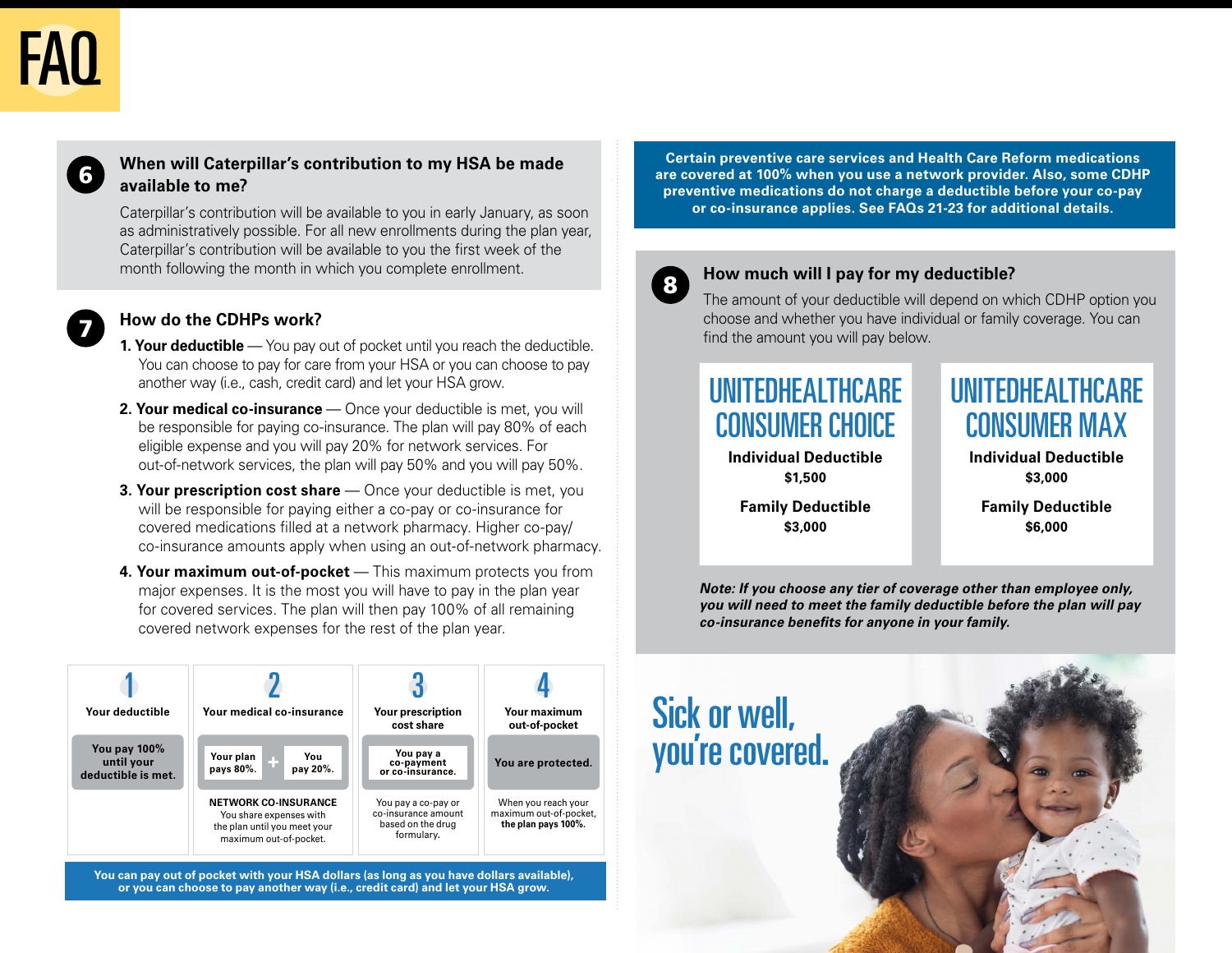### 9

#### **How do I know if a CDHP option is right for me?**

#### **A CDHP option may be right for you if:**

- **You want to pay a lower monthly premium.** CDHP options have lower employee contributions (premiums) and a higher deductible.
- **You grow your savings.** By saving in your HSA the money you would have spent on higher monthly premiums, you'll have a sizable balance when you need it. Remember, Caterpillar will also contribute to your HSA if you open one through Caterpillar's designated HSA provider partner.
- **You are generally healthy.** With a CDHP option, you will not be paying high premiums for coverage you rarely use. Certain preventive care services and Health Care Reform medications are covered at 100% when you use a network provider. Refer to your SPD for more information. If you have questions about specific coverage, contact UnitedHealthcare for medical benefits or Magellan Rx for prescription drug benefits.
- **You have a chronic condition.** Consider the costs of treating your condition. You will pay less in premiums if you elect one of the CDHP options. The extra money you save can be deposited into your HSA for future medical costs.
- **You want to capture tax savings.** Contributions to your HSA are pre-tax; any after-tax deposit you make is tax deductible; your savings grow tax-free; and any money you take out to pay for qualified medical expenses is income tax-free.\*
- **You are preparing for retirement.** Your contributions to your HSA are tax-free, and there is no tax when you use your HSA for eligible medical expenses. If you are 55 or older, you can make a "catch-up" contribution of an additional \$1,000 in your HSA each year. You can even invest your HSA funds when you reach a certain amount.

# MARK USES HIS CDHP



Mark is single and chooses the UnitedHealthcare Consumer Choice plan option. The plan option covers certain,

eligible medical preventive care at 100% and has a deductible of \$1,500.

In this case, the cost of Mark's preventive physical exam is covered completely by the plan option.

During his exam, Mark tells the doctor about the wrist pain he has been experiencing. The doctor examines Mark's wrist and provides exercises to help strengthen it.

Because the wrist exam is not considered preventive care, Mark is billed for this portion of the doctor visit. He is responsible for paying for his prescriptions and medical care until he has paid \$1,500 — the amount of his deductible.

After Mark reaches the deductible, he is responsible for paying 20% of the cost (co-insurance) for medical claims. He is also responsible for either a co-pay or co-insurance for covered prescription medications until he reaches the plan option's maximum out-of-pocket of \$3,000.

Here are his expenses:

#### **Annual physical exam: \$350**

- Mark pays nothing because the plan option covers preventive care.
- The plan pays the total cost at \$350.

#### **Non-preventive care: \$150**

• Mark pays \$150 towards his deductible.

Mark uses pre-tax payroll deductions and Caterpillar's contribution to save \$2,500 in his HSA. His total out-of-pocket costs are \$150.

He uses his HSA to pay his out-of-pocket medical expenses, so at year end he has \$2,350 in his HSA. He can continue to save this long into the future or use it to help pay for health care expenses the following year.



\*State tax treatment of HSAs varies.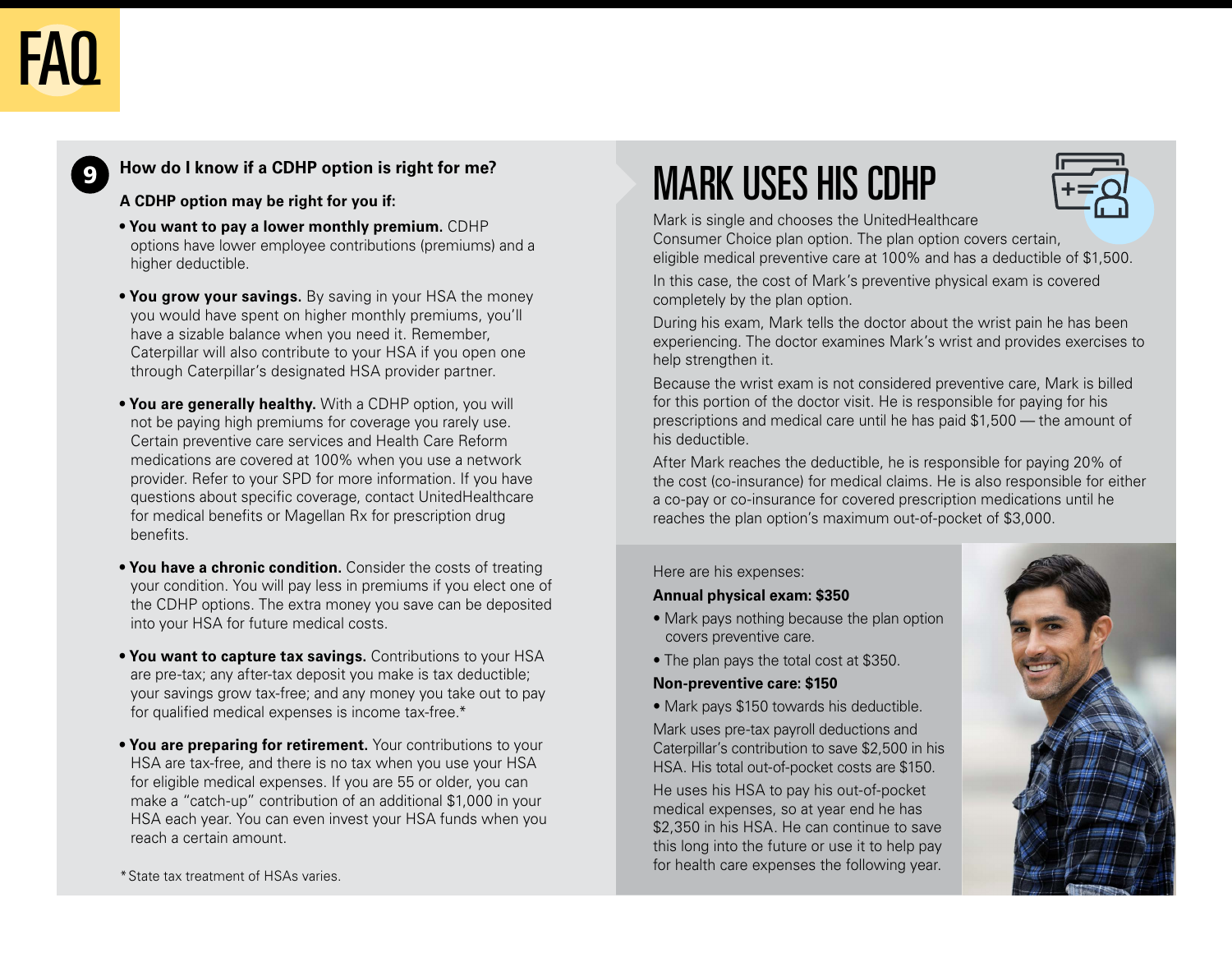

11

### **10** What expenses can I pay with my HSA?

You can use your HSA to pay for "eligible health care expenses" — even if the expense is not covered by the UnitedHealthcare Consumer Choice or UnitedHealthcare Consumer Max plan. The list of eligible expenses is defined by the IRS and includes a range of dental, vision and health care expenses, such as:

• Acupuncture

- Hearing aids and batteries
- Alcohol and drug addiction treatment
- Nursing services • Operations/surgery

(non-cosmetic)

• Psychiatric care

- Dental treatment
- Doctor visits
- Physical therapy • Prescriptions
- Eyeglasses, contact lenses and exams
- Fertility enhancements

For a complete list, visit IRS publication 502 located at **[irs.gov/pub/irs-pdf/p502.pdf](http://irs.gov/pub/irs-pdf/p502.pdf).**

#### **Can I use the money in my HSA for non-eligible expenses?**

Any money you use for purposes other than to pay for eligible health care expenses is taxable as income and subject to an additional 20% tax penalty. Examples of non-qualified expenses include:

- Cosmetic surgery
- Diaper service
- Electrolysis or hair removal
- Funeral expenses
- Health club dues
- Maternity clothes
- Nutritional supplements
- Over-the-counter medicines for which you do not have a doctor's prescription
- Teeth whitening
- Toiletries (e.g., toothbrush)
- Weight-loss programs



#### **What happens to the money in the HSA if I leave Caterpillar?**

The money in the HSA is yours to keep, even if you leave Caterpillar. The money "rolls over" from year to year and there is no "use-it-or-lose-it" rule.



#### **How much can I contribute to the HSA?**

The IRS sets the contribution limits. For 2020, the contribution limits are:



If you are 55 or older, you can contribute an additional \$1,000 to your HSA as a catch-up contribution.

*Note: Your contribution combined with Caterpillar's contribution cannot exceed the 2020 IRS limits outlined above. Also, if you and your spouse are both eligible to contribute to an HSA and either one of you has family coverage, your combined HSA contributions for the year cannot exceed \$7,100.* 



#### **What happens if I contribute more than the IRS limit to my HSA?**

If your contributions exceed the allowable amount, you can fill out an Excess Contribution and Deposit Correction Request Form to have excess funds returned to you. This way, you won't incur a penalty. This form is available on **[healthequity.com/caterpillar](http://healthequity.com/caterpillar)**, or you can call **1-844-311-9732**.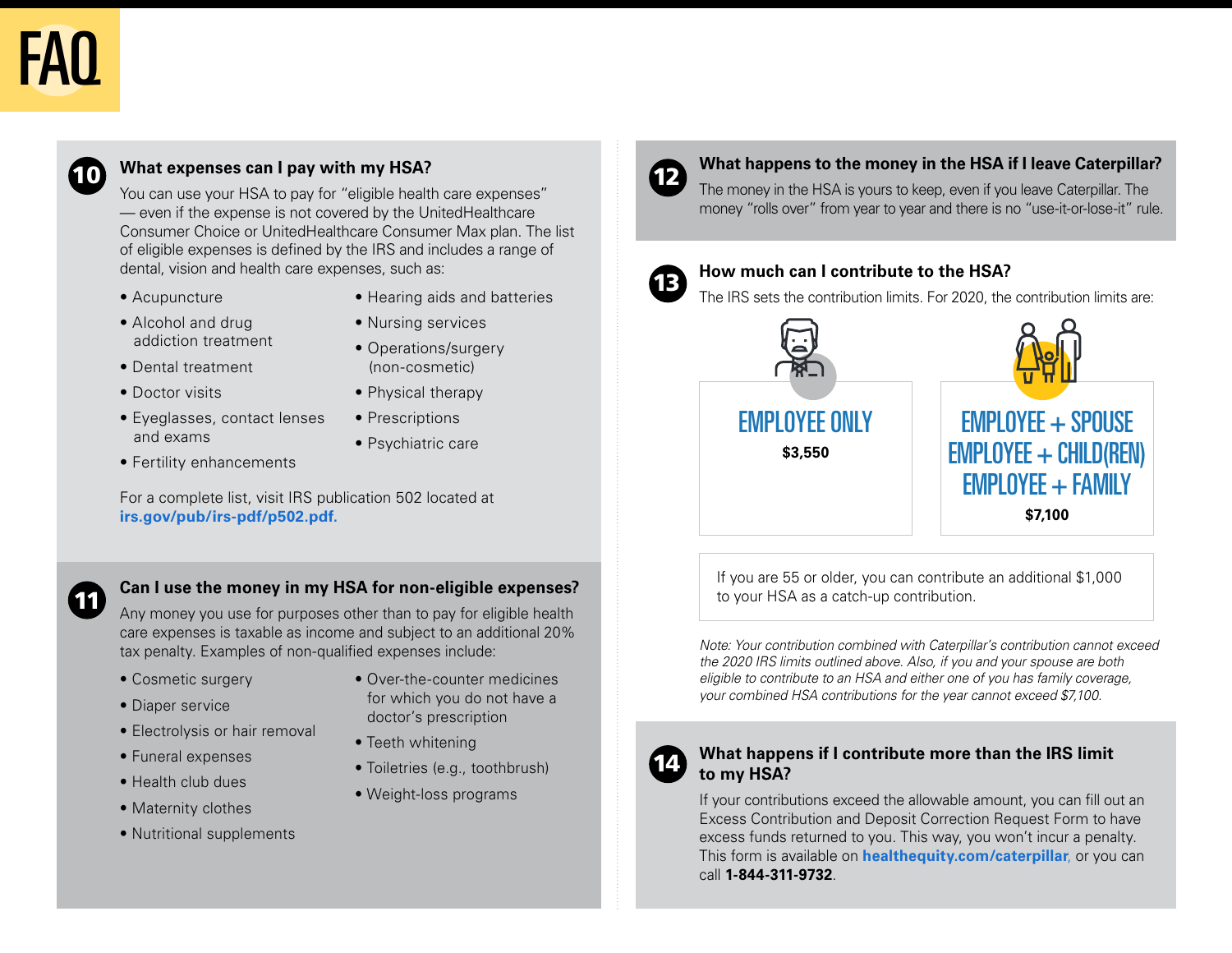# FAQ



#### **Can I have both an HSA and a Health Care Flexible Spending Account (FSA)?**

It depends. If you are covered by a General Purpose Health Care FSA, you are **ineligible** to contribute to an HSA. However, if you are covered by a Limited Purpose Health Care FSA, you **are eligible** to contribute to an HSA, provided you meet all the eligibility criteria to contribute to an HSA. A Limited Purpose Health Care FSA can be used only for eligible vision and dental expenses. Caterpillar will be offering a Limited Purpose Health Care FSA in 2020.

#### **I was planning to roll over money from my current Health Care FSA into 2020, but I want to enroll in a CDHP option. What will happen to my rollover funds?**

If you select a CDHP option, you can roll over up to \$500 from your Health Care FSA to a Limited Purpose Health Care FSA in 2020, as long as you enroll in a Limited Purpose Health Care FSA and elect to contribute at least \$75. The funds can only be used on eligible dental and vision expenses. Any funds over \$500 remaining in your Health Care FSA will be forfeited.

# 17

16

#### **How is preventive care covered?**

**Medical benefits:** Eligible preventive care is covered at 100%. You do not pay for it. Your preventive care must be provided by network providers to be covered at 100%. It is important to check with the carrier prior to receiving services to ensure your plan and the services meet the preventive guidelines.

**Prescription benefits:** A defined list of preventive medications that meet IRS guidelines are covered before you meet your deductible under the CDHP options. For these medications, you pay the co-pay or co-insurance amount, whether or not your deductible has been met. Additionally, certain medications are covered at 100% per the Affordable Care Act. These medications are listed on the formulary as Health Care Reform Products and are provided at no charge when you use a network pharmacy. See FAQs 21-23 for additional information.



#### **Can I invest the money in my HSA?**

Yes, reach out to HealthEquity for more information on your investment options.



#### **What happens to the money in my HSA if I'm no longer enrolled in a CDHP option?**

If you're no longer covered by a CDHP, you can't contribute new funds to your HSA. However, you can continue to spend the money in your HSA to pay for health care expenses such as your deductible or co-insurance, or you can let it grow tax-free for future use. Caterpillar will no longer pay the HealthEquity monthly administrative fee for your HSA. HealthEquity may begin automatically deducting the monthly administrative fee directly from your account balance.



#### **If I have a large claim at the beginning of the year before I've built up my account, how do I pay for it?**

You can pay with any other form of payment and reimburse yourself from the HSA at a later date, as your funds accumulate.